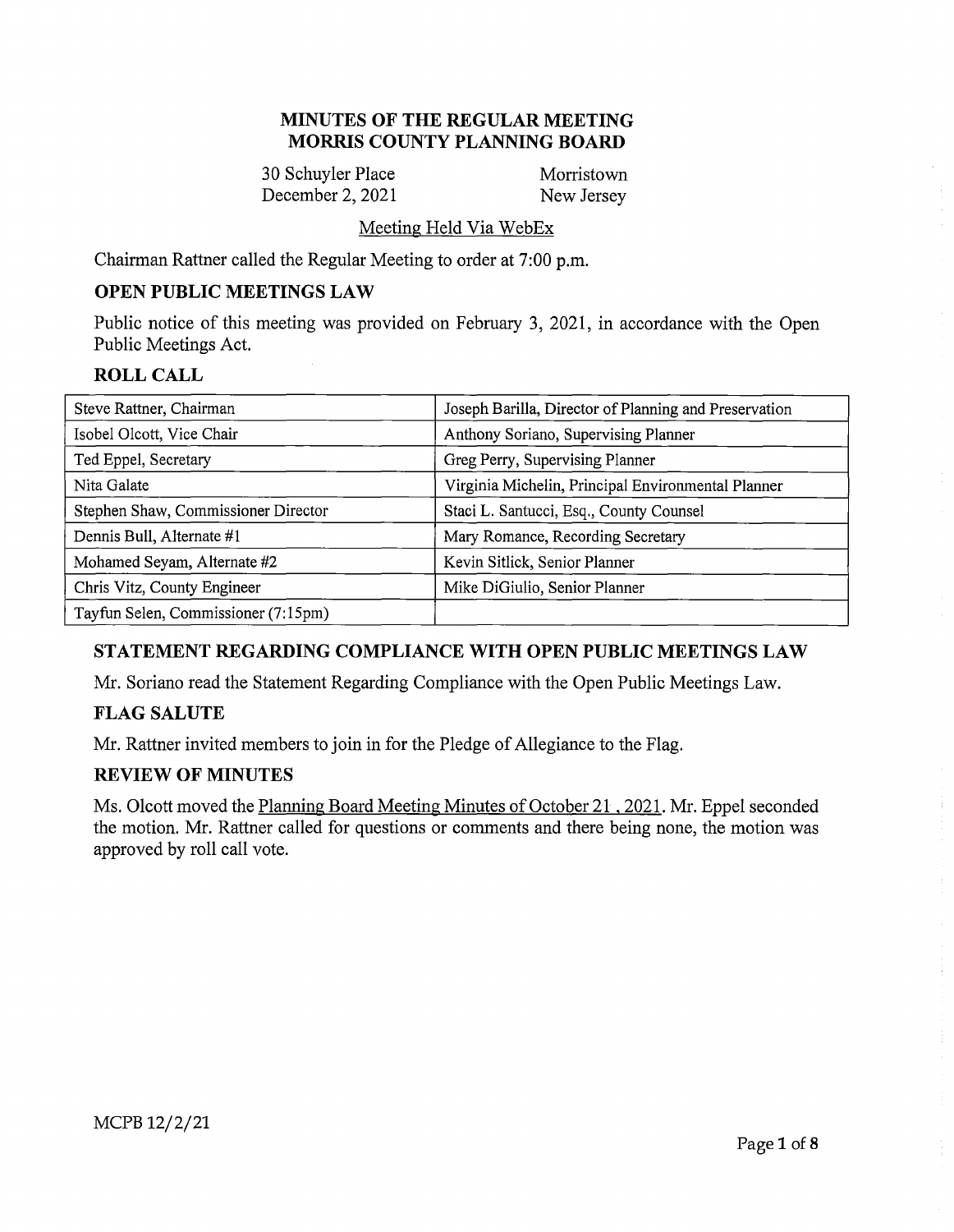# **ROLL CALL**

| <b>VOTE</b>                           | Aye | Nay | Abstain |
|---------------------------------------|-----|-----|---------|
| Steve Rattner, Chairman               | X   |     |         |
| Stephen Shaw, Commissioner Director   |     |     | X       |
| Tayfun Selen, Commissioner Liaison    |     |     |         |
| Thomas Mastrangelo, Commissioner Alt. |     |     |         |
| Isobel Olcott, Vice Chair             | X   |     |         |
| Ted Eppel, Secretary                  | X   |     |         |
| <b>Everton Scott</b>                  |     |     |         |
| Nita Galate                           | X   |     |         |
| Christian Francioli                   |     |     |         |
| Dennis Bull, Alt.1                    | x   |     |         |
| Mohamed Seyam, Alt.2                  |     |     | Х       |
| Christopher Vitz, County Engineer     | X   |     |         |
| Roslyn Khurdan, (County Engineer Alt) |     |     |         |

# **DIRECTOR'S REPORT**

Mr. Barilla called for comments or questions on the Director's Report- October/November 2021. There being no comments or questions, the report was accepted and will be placed on file.

# **REPORT OF FUNDS RECEIVED**

Funds received for November 2021 were \$10,915. Year-to-date revenues for November 2021 totaled \$143,750.

# **FUTURE MEETINGS**

Mr. Barilla reported that he and several staff members will be attending he County Planners Association Meeting on December 3, 2021 where two Commissioners will be speaking. The main topic on the agenda will be how Federal funding will impact the State of New Jersey.

# **COMMITTEE REPORTS**

### **Environmental and Watershed**

*County Wastewater Management Plan* – Mr. Barilla reported that the last meeting between the County Planners Association and the NJDEP wasn't as productive as he would have liked but they are still moving forward.

*County Watershed Activities* - Mr. Barilla reported that the Rockaway River Watershed Association seems to be almost defunct but that the Whippany River Watershed Action Committee is still having meetings and guest speakers. There is talk of conducting some historic work along the banks of the Whippany River in Morristown, which will start in the spring of 2022. He will keep the Board up to date on the project.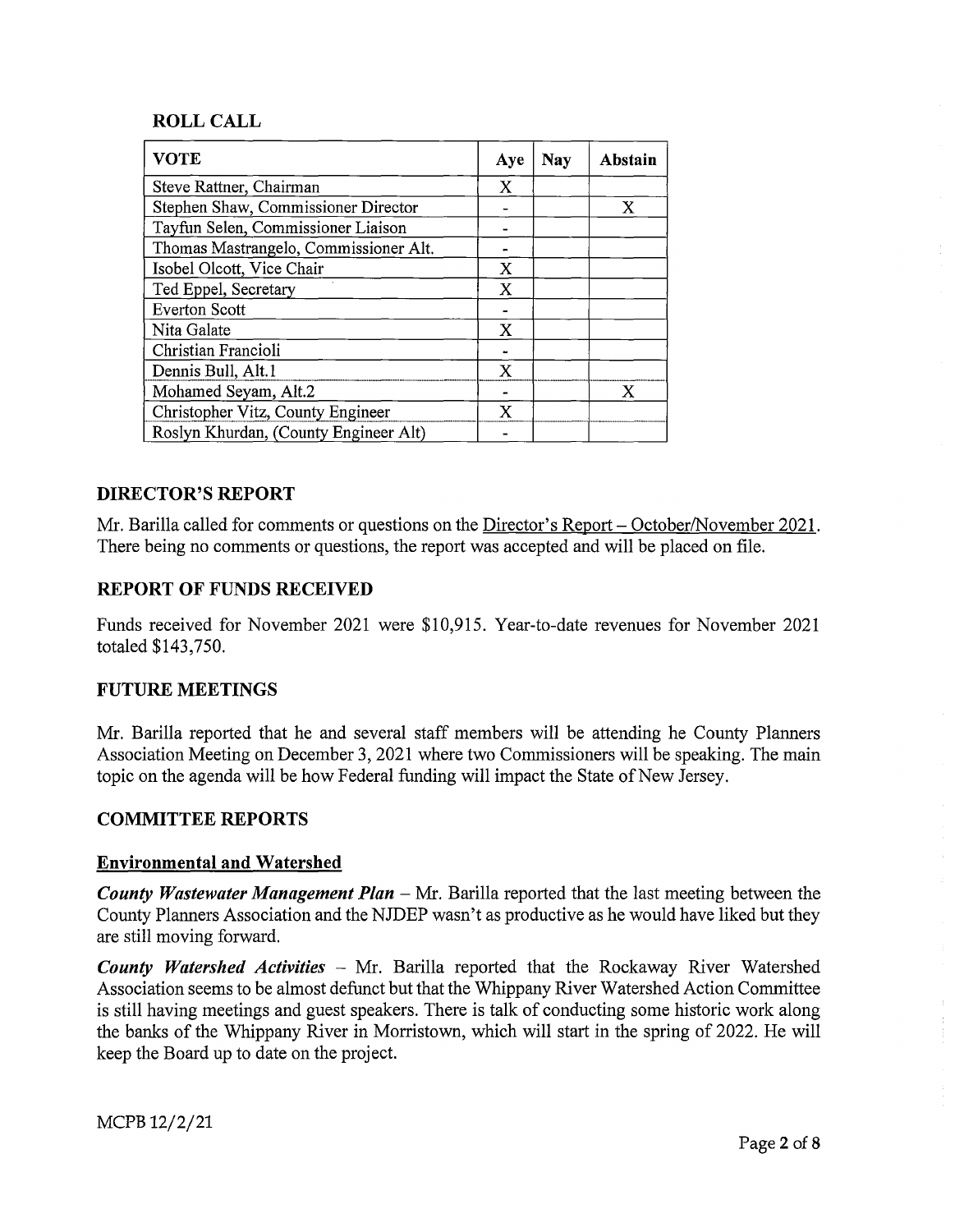### *Stormwater Ordinance and Plan Review* -

### **Land Subdivision and Zoning**

*Developments Reviewed* – Ms. Olcott reported on the following items:

**Montville, Diversified Properties, LLC - 2021-21-7-SP-0** - This application is for a three building, 110,000 sq. ft. flex use development with 294 parking spaces onl 7.8 acres. Access will be from the addition of a fourth leg of the signalized intersection of the Rt. 287 ramp and County Rt. 202, which requires DOT approval for the driveway connection to the intersection. The property has site frontage along Changebridge Road (County Route 621) and a right-of-way dedication will be provided. There are six bio-retention basins, three subsurface infiltration basins and an infiltration swale. Some of the parking area will use porous pavement.

Mr. Vitz stated the intersection will have to go to DOT to get the fourth lighting intersection approved. There is also an issue with property frontage that doesn't line up with the intersection, so property may have to be obtained from one of the neighboring parcels. There are also hightension power lines and underground gas lines that cross the site, limiting what can be done on the site.

Mr. Perry stated that the drainage issues are minimal because drainage is infiltrated into a pit on site. Engineering has reviewed the drainage and has found it acceptable. Mr. Eppel asked if the Morris Canal was part of the drainage area. Mr. Vitz stated the Morris Canal was above the drainage pit.

Ms. Olcott stated the application was conditionally approved for the reasons stated.

**Randolph, Canoe Brook, 2021-32-2-SP-0 (County Route 513)** - This is a redevelopment plan for 199 apartment units, eight buildings ( 40 low/moderate) on a 19.4-acre parcel. There are a total of 398 parking spaces proposed. There are UV charging stations proposed, and amenities that include a dog run, tot lot, patio area and a swimming pool. Access to the site is from a connection to an existing office building's driveway that connects with Rt. 10 east bound. The stormwater management plan entails the use of six service bioretention basins and three subsurface infiltration basins.

Ms. Olcott noted discussions concerning the need for an emergency access in addition to the main driveway. Mr. Vitz commented that the adjacent office building has a circular driveway around the entire site so access would be possible from the North and South side of the residential property. Mr. Perry reported that the applicant's engineer didn't feel the alternate access was necessary, but staff will note in the report that the need for a secondary or emergency access should be investigated.

Ms. Olcott commented this application was conditionally approved, pending review of stormwater management.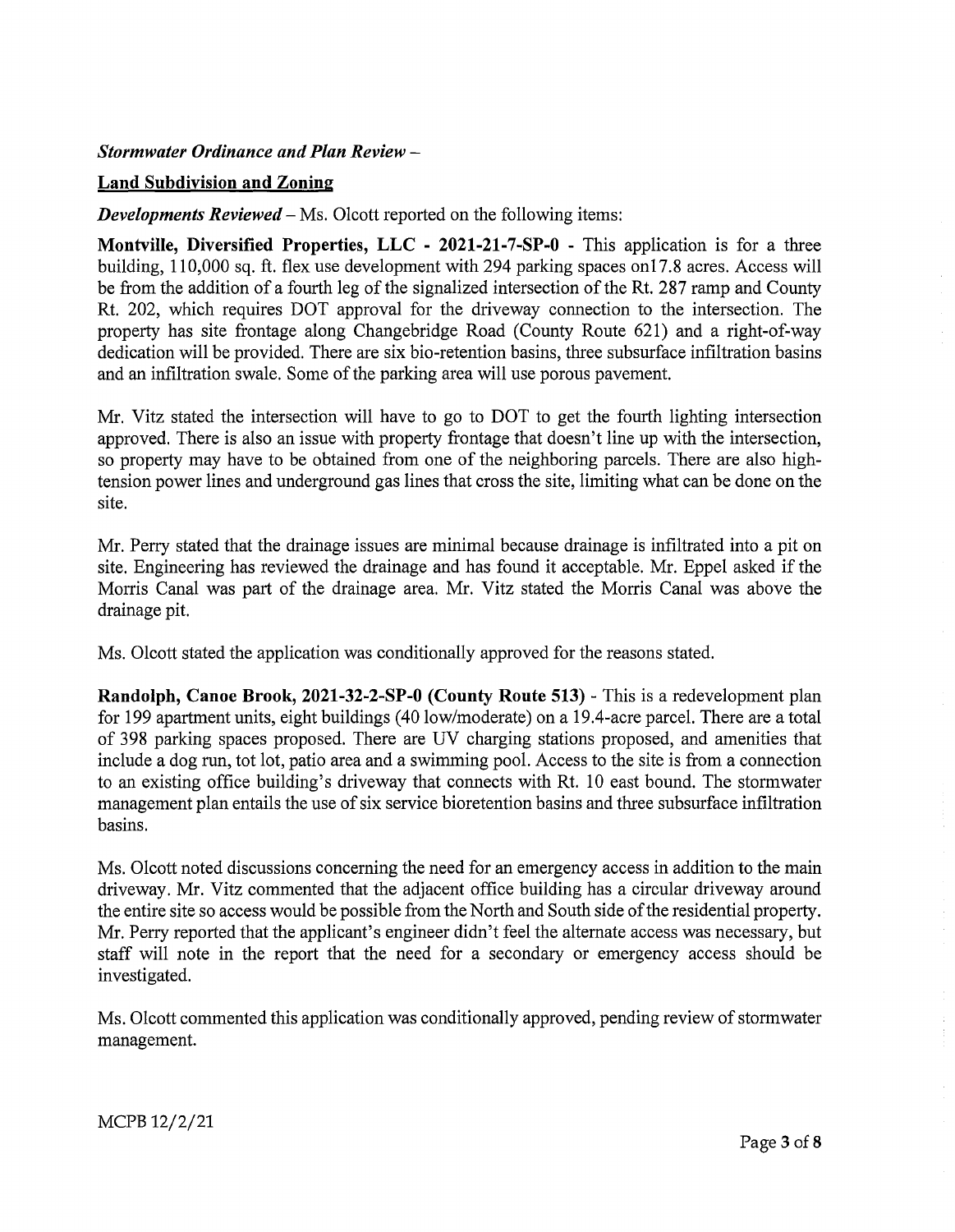Mr. Vitz made a motion to approve the Report of Actions Taken on Development Plans for October 2021. Ms. Olcott seconded the motion and it was approved by roll call vote:

### **ROLL CALL**

| <b>VOTE</b>                           |              | <b>Nay</b> | Abs. |
|---------------------------------------|--------------|------------|------|
| Steve Rattner, Chairman               | X            |            |      |
| Stephen Shaw, Commissioner Director   | X            |            |      |
| Tayfun Selen, Commissioner Liaison    | $\mathbf X$  |            |      |
| Thomas Mastrangelo, Commissioner Alt. |              |            |      |
| Isobel Olcott, Vice Chair             | X            |            |      |
| Ted Eppel, Secretary                  | X            |            |      |
| <b>Everton Scott</b>                  |              |            |      |
| Nita Galate                           | $\mathbf{X}$ |            |      |
| Christian Francioli                   |              |            |      |
| Dennis Bull, Alt.1                    | X            |            |      |
| Mohamed Seyam, Alt.2                  | X            |            |      |
| Christopher Vitz, County Engineer     | X            |            |      |
| Roslyn Khurdan, (County Engineer Alt) |              |            |      |

Mr. Vitz made a motion to approve the Report of Actions Taken on Development Plans for November 2021. Ms. Olcott seconded the motion and it was approved by roll call vote:

### **ROLL CALL**

| <b>VOTE</b>                           | Aye         | <b>Nay</b> | Abs. |
|---------------------------------------|-------------|------------|------|
| Steve Rattner, Chairman               | X           |            |      |
| Stephen Shaw, Commissioner Director   |             |            | X    |
| Tayfun Selen, Commissioner Liaison    | X           |            |      |
| Thomas Mastrangelo, Commissioner Alt. |             |            |      |
| Isobel Olcott, Vice Chair             | X           |            |      |
| Ted Eppel, Secretary                  | X           |            |      |
| <b>Everton Scott</b>                  |             |            |      |
| Nita Galate                           | $\mathbf x$ |            |      |
| Christian Francioli                   |             |            |      |
| Dennis Bull, Alt.1                    | X           |            |      |
| Mohamed Seyam, Alt.2                  | X           |            |      |
| Christopher Vitz, County Engineer     | X           |            |      |
| Roslyn Khurdan, (County Engineer Alt) |             |            |      |

### **Legislative and Municipal**

*Recent Legislation* - He reported on two newly introduced bills, these being S4I35, which would require the DEP **to** provide public access for boats to state-owned lakes and S4124, which would amend the Municipal Land Use Law to make accessory dwelling units a permitted accessory use

MCPB 12/2/21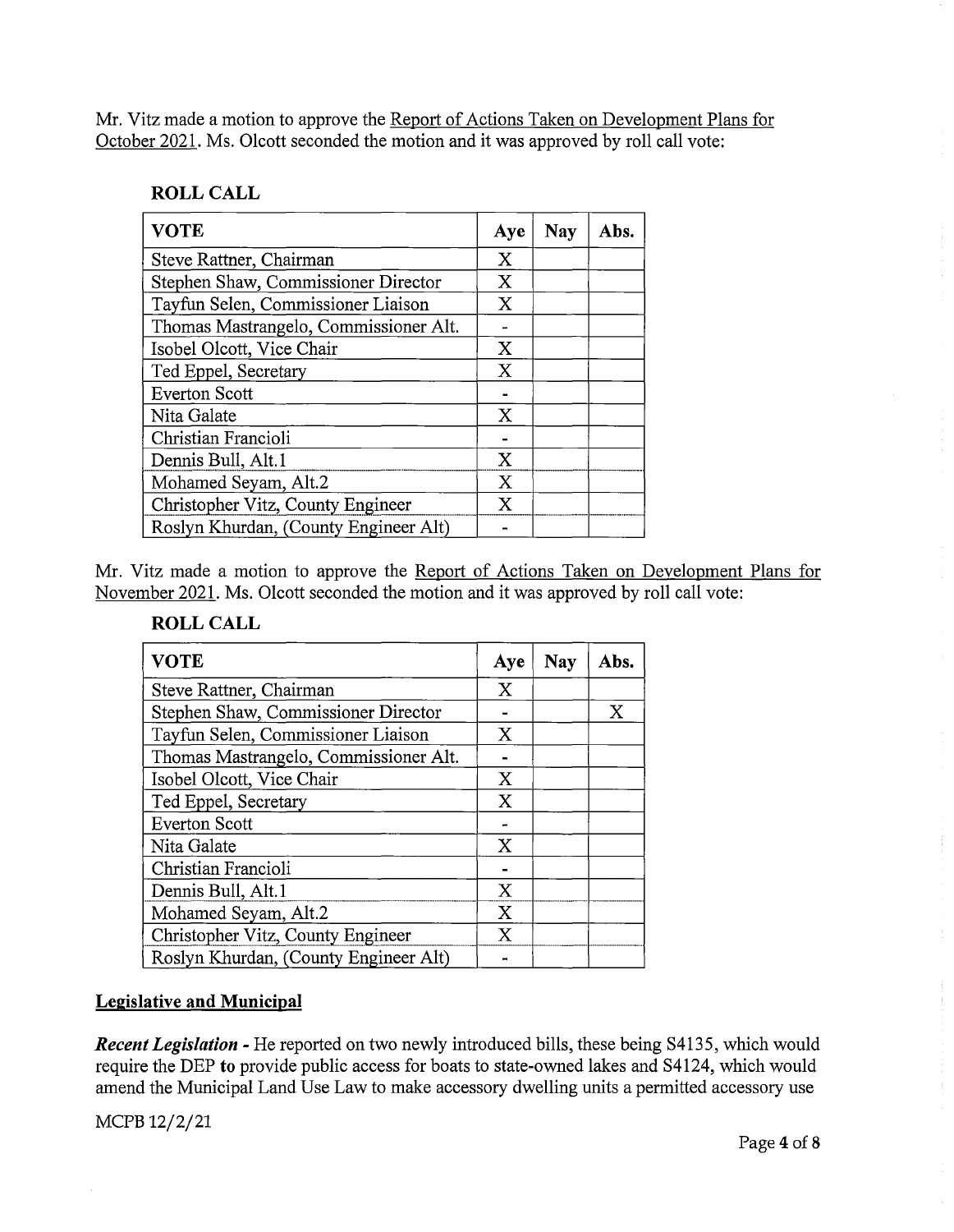on all lots on which there is a single family dwelling. He reported on three bills signed into law, these being A3352 that requires all new warehouses to be solar ready, S1010, which permits

counties and municipalities to bond for alternative fuel vehicles and S828, which requires public utilities and local government units to provide notice prior to initiating infrastructure projects.

*Master Plan & Land Use Ordinance Monthly Reports* – Mr. Soriano reported that one land use amendment was received from Morris Township concerning the former Honeywell property on Columbia Rd. Approval was previously given to construct 235 townhomes, 134,000 sq. feet of office and 185,000 sq. feet of office/ laboratory use. Only the townhomes have been constructed. Noting a lack of market for office use, the amendment would allow athletic training facilities for professional, academy and youth sports as an alternate permitted use on 81 acres abutting Columbia Rd. Facilities could include outdoor training fields, administration buildings, offices, classrooms, fitness, dormitories, physical therapy, and food services. He noted that the Red Bull soccer team is interested in using the site as their training facility.

Mr. Rattner questioned if this proposed facility is an addition to the facility the Red Bulls have in Hanover. Mr. Perry reported that the facility in Hanover will be closing. Ms. Olcott questioned potential traffic impacts and Mr. Vitz noted that the original development implemented all roadway improvements based on office use which would generate more traffic. Another review of traffic will take place once a new site plan application is received.

Mr. Sitlick reported on the October Land Use Ordinance Monthly Report, noting that eleven ordinances were processed in October, including six proposed ordinances and four adopted ordinances with one ordinance withdrawn. He highlighted a recently adopted Madison Borough ordinance making electric vehicle charging stations an accessory use in all zones.

Mr. Sitlick then reported on the November Land Use Ordinance Monthly Report, which includes eighteen proposed ordinances and twelve adopted ordinances. He highlighted a proposed ordinance in Madison Borough concerning the Giralda Farms Office Park and an ordinance in Morris Township concerning the former Honeywell site that would allow the development of a athletic facility in connection with the Red Bull Soccer Training Facility, as previously discussed.

# **Long Range Planning**

*New Construction Residential Sales* – Mr. Sitlick gave a PowerPoint presentation concerning the New Construction Residential Sales Report of newly build homes in 2020. Major findings of the report were noted as follows:

- In 2020, there were 457 new residential units sold, an increase of about 11.7% over 2019. These were comprised of 234 single family detached units, 222 single family attached units and one multi-family unit.
- Between 2019 and 2020 the sales of new single family detached and single family attached homes increased by about 15.8% and 15.6% respectively.

MCPB 12/2/21

 $\bar{1}$  $\frac{1}{2}$  $\frac{1}{4}$  $\frac{1}{4}$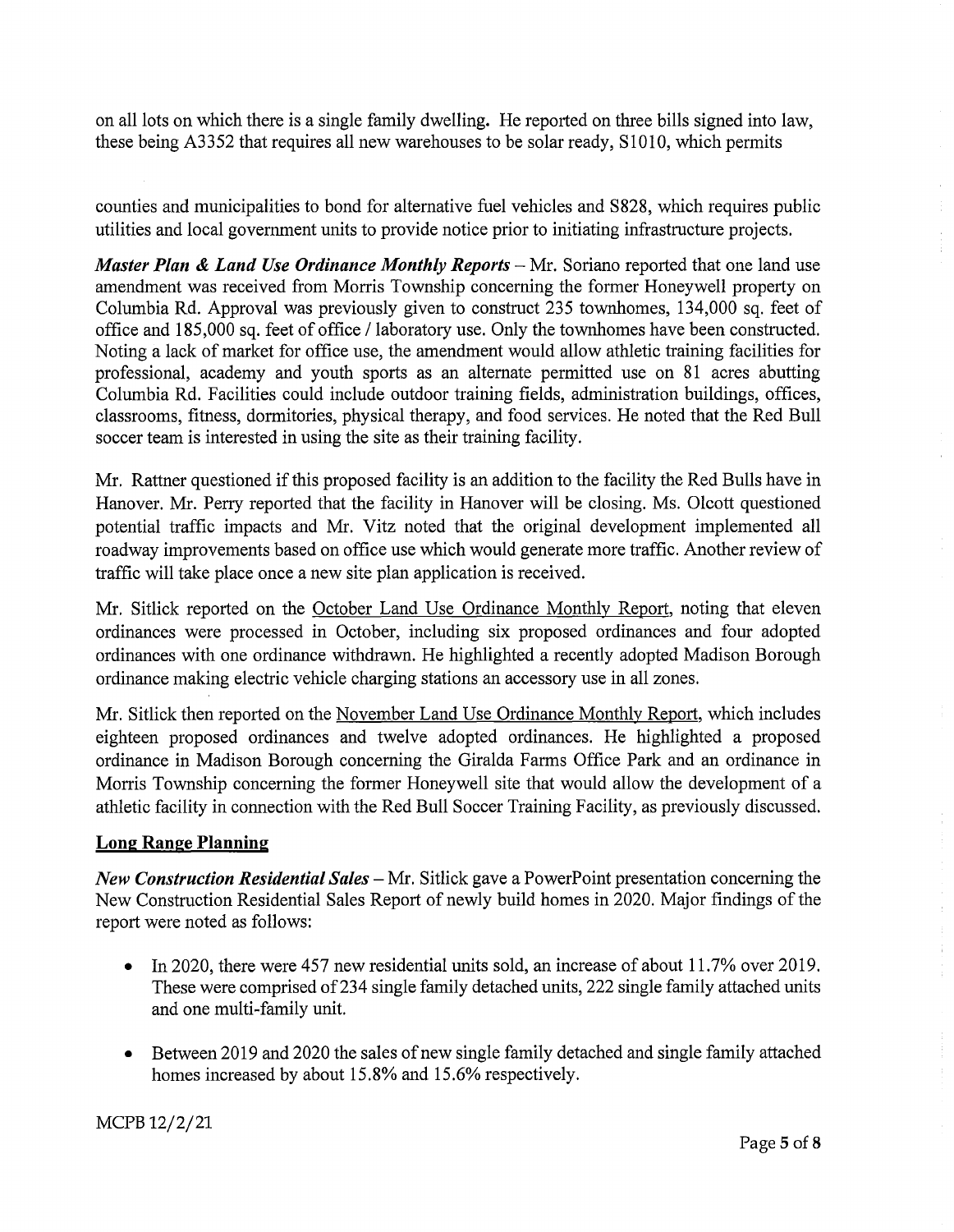- Of new single family detached residential units sold, 35.5% were the result of tear downs and rebuilds.
- Only one new multi-family home was sold in 2020, however, multi-family rental development continues to grow rapidly.
- The median sales price for all housing types combined decreased from \$720,000 in 2019 to \$687,000 in 2020, a decrease of 4.6%.

Mr. Sitlick noted that while the report focuses on "For-Sale" homes, rental information is also included. He stated that in 2020, the Morris County Planning Board approved twelve development applications for multi-family rental projects that included 1,290 rental units in total. He also reported that in the first nine months of 2021, an additional eleven multi-family rental projects have been approved by the Morris County Planning Board, including 1,678 additional multi-family rental units.

Mr. Rattner asked if Mr. Sitlick had information on the number of affordable housing units included with the multi-family rentals approved by the Board. Mr. Sitlick stated that that information was not included in the report. Mr. Barilla reported that affordable housing information is not always provided to the County but that this data would be reviewed.

# **LIAISON REPORTS**

*Lake Hopatcong Commission* - Mr. Barilla noted that minutes were included in the meeting materials for Board review and that he had nothing out of the ordinary to report.

*Lake Musconetcong Regional Planning Board I Musconetcong River Management Council (MRMC) and Musconetcong Watershed Association* - Mr. Rattner reported the planned drainage ofthe lake was cancelled due to rain filling the lake, and its impact on the DEP approved schedule for both draining and refilling the lake.

*Morris County Open Space Trust Fund* - Ms. Galate reported that the Open Space Trust Fund Committee went before the County Commissioners on November 12, 2021, with four applications that were approved for Dover, Montville, Chatham and Parsippany. The next Committee meeting will be December 7, 2021, at 7:00 pm.

She then reported that Chairman Jay Thomson will be leaving the Committee after serving since its beginning in 2004. She also thanked Mr. Seyam for his service on the Committee.

*Trail Construction Trust Fund Committee* - Ms. Olcott reported the Committee met in October to discuss their recommendations, which were brought to the Commissioners on November 22, 2021 with grant awards scheduled for the Commissioner's meeting in December. Grant recommendations total \$926,498. Applications for the new Design and Permitting category were submitted from the Town of Boonton, Chatham Township, East Hanover, Lincoln Park, Morris Plains and Riverdale. Committee recommendations regarding construction applications include Denville Township, Madison Borough, Washington Township and Wharton Borough. MCPB 12/2/21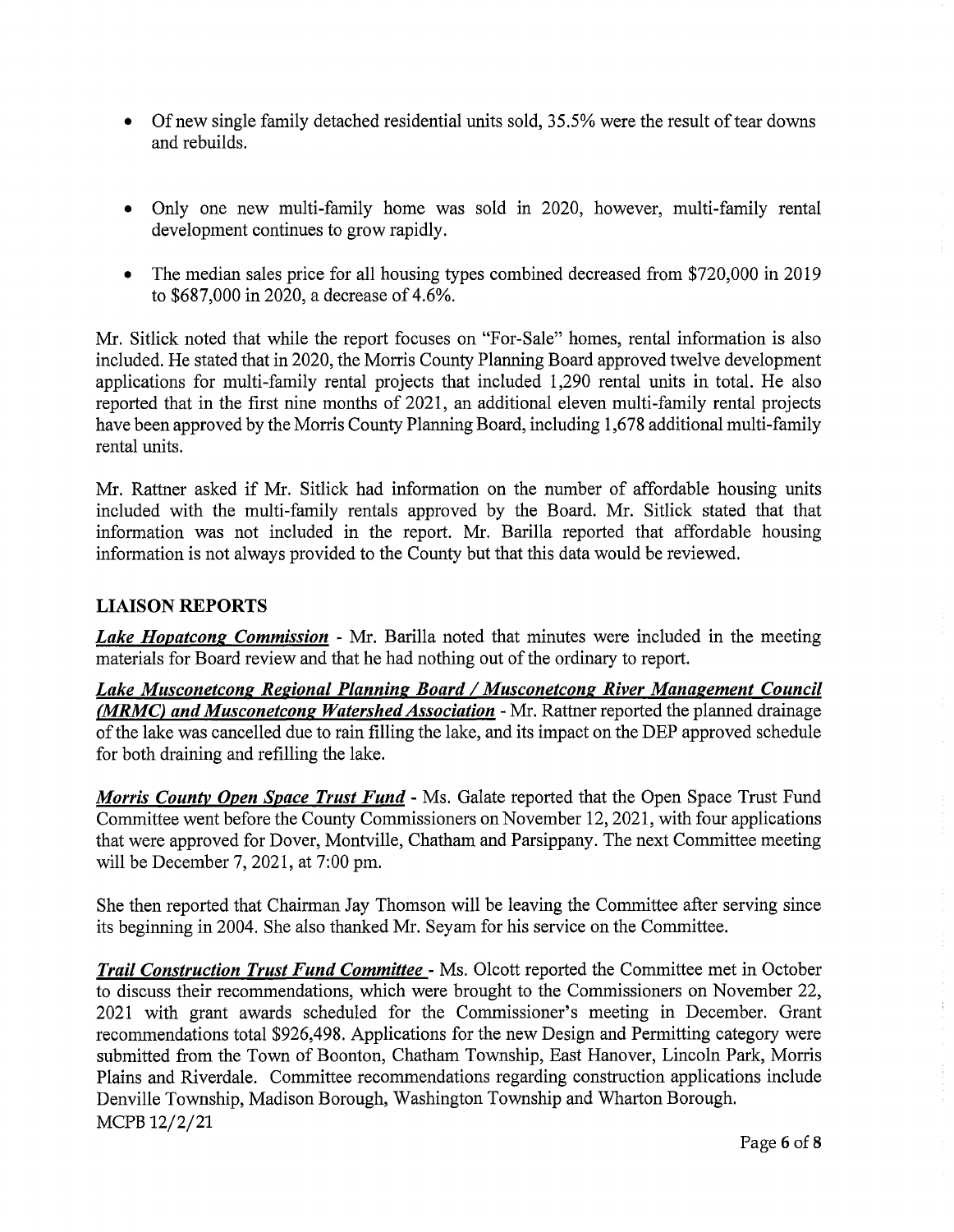Commissioner Shaw reported there was a fourfold increase in trail usage during the pandemic and this shows no signs of subsiding. He stated that the Trail Construction program has been a very

popular with the municipalities and thanked both the Open Space and Trail Committees for their work.

### **CORRESPONDENCE AND REPORTS RECEIVED**

Mr. Barilla stated that nothing of note was received.

### **REPORT OF MEETINGS**

Mr. Soriano reported that he attended three State Planning Commission meetings and that one topic of discussion was the draft State Plan Rules, which may be released for review at the end of December or beginning of January. There was also discussion on State Plan Center Designations, which will all expire January 11, 2022. Morris County designated centers include Dover, Lincoln Park, Mendham Borough, Morristown, Mt. Arlington, and Netcong. The Commission noted that Lincoln Park and Mendham Borough won't be seeking renewal, while Netcong and Dover expressed interest in reapplying. Morristown is seeking State Plan Endorsement. Mt. Arlington's position is unknown. He also reported that the Chairman of the State Planning Commission anticipates starting the process of updating the State Plan in 2022; a process that could take several years.

### **OTHER BUSINESS**

Mr. Rattner asked if anyone had any issues with the draft 2022 meeting calendar, stating that it will be voted on at the next meeting. There were no issues noted.

Ms. Olcott then made a motion to approve the Morris County Planning Board 2020 Recordings for Destruction. Mr. Vitz seconded the motion and it was approved by roll call vote:

| <b>VOTE</b>                           | Aye | <b>Nay</b> | Abs. |
|---------------------------------------|-----|------------|------|
| Steve Rattner, Chairman               |     | X          |      |
| Stephen Shaw, Commissioner Director   | X   |            |      |
| Tayfun Selen, Commissioner Liaison    | X   |            |      |
| Thomas Mastrangelo, Commissioner Alt. |     |            |      |
| Isobel Olcott, Vice Chair             | X   |            |      |
| Ted Eppel, Secretary                  |     | X          |      |
| <b>Everton Scott</b>                  |     |            |      |
| Nita Galate                           | X   |            |      |
| Christian Francioli                   |     |            |      |
| Dennis Bull, Alt.1                    | X   |            |      |
| Mohamed Seyam, Alt.2                  | X   |            |      |
| Christopher Vitz, County Engineer     | X   |            |      |
| Roslyn Khurdan, (County Engineer Alt) |     |            |      |

# **ROLL CALL**